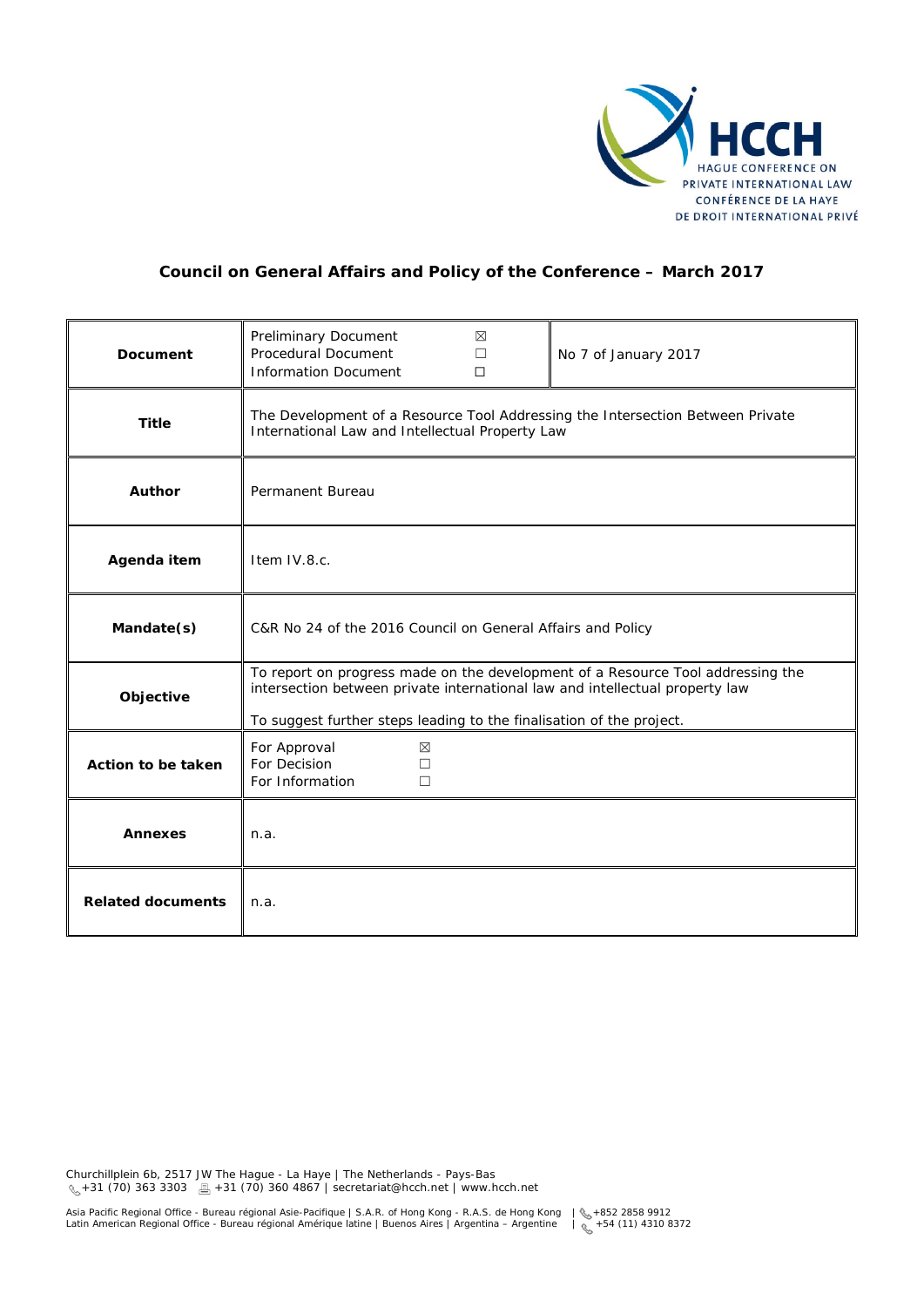## **A. Introduction**

1. At its March 2016 meeting, Council directed the Permanent Bureau to assist the World Intellectual Property Organization (WIPO) in developing a resource tool addressing the intersection between private international law and intellectual property law (Resource Tool).<sup>[1](#page-1-0)</sup> The purpose of this document is to inform Council of progress made so far and to seek instructions from Council with regard to further work.

## **B. Progress to date**

2. In 2016, WIPO approached HCCH to discuss the increasing need for more accessible and easily-understandable resources on private international law issues relating to intellectual property (IP). More specifically, it identified the need for experts who are specialised in one of these fields with limited knowledge of the other to have a Resource Tool which would provide an accurate and reliable overview of how these two fields of laws intertwine. It was agreed that a practical guide that is user-friendly and written in plain language would be useful for judges and other legal stakeholders.

3. The Resource Tool is thus set to be an introductory non-normative text of approximately 22,000 words (maximum 50 pages). It is intended to cover internationally and regionally binding instruments and soft-law initiatives dealing with the intersection between private international law and IP, as well as selected references to national laws and cases.

4. The Permanent Bureau and the WIPO Secretariat undertook a search for suitable candidates to co-author the Resource Tool. Judges being the main end-users of the envisaged publication, the objective was to identify two (former) judges from different legal traditions and geographical backgrounds who are specialised in adjudicating IP disputes and have sufficient knowledge and experience in private international law.

5. Based on a list of possible candidates prepared by the Permanent Bureau and the WIPO Secretariat, two final candidates were offered the possibility of contributing to this project, and they expressed great interest for it.

- 6. The two experts who have been retained to co-draft the Resource Tool (Co-Authors) are:
	- The Honourable Dr Annabelle Bennett (Australia) the Honourable Dr Bennett is Chancellor of Bond University, Arbitrator on the Court of Arbitration for Sport and a Member of the Advisory Board of the Faculty of Law at The Chinese University of Hong Kong. She is a former Judge of the Federal Court of Australia, additional judge of the Supreme Court of the Australian Capital Territory and previously Senior Counsel specialising in intellectual property;
	- Judge Samuel Granata (Belgium) Judge Granata is a Judge at the Court of Appeal of Antwerp and an external member of the Enlarged Board of Appeal of the European Patent Office, as well as a member of the Legal Framework Group Unified Patent Court. He was previously an active IP lawyer, mediator and university assistant.

7. While the initial contacts with the Co-Authors were being established, the Permanent Bureau and the WIPO Secretariat prepared a list of tentative issues to be addressed in the Resource Tool. There is consensus that the Resource Tool will provide basic information on relevant instruments and case law, on issues such as:

- the interaction between private international law and intellectual property law;
- the legal sources (at international, regional and national levels, including binding and soft law initiatives);
- which court is competent to decide the dispute in question;
- which law applies;

<span id="page-1-0"></span><sup>&</sup>lt;u>.</u> See "Conclusions and Recommendations of the Council on General Affairs and Policy of the Conference (15-17 March 2016)", C&R No 24.